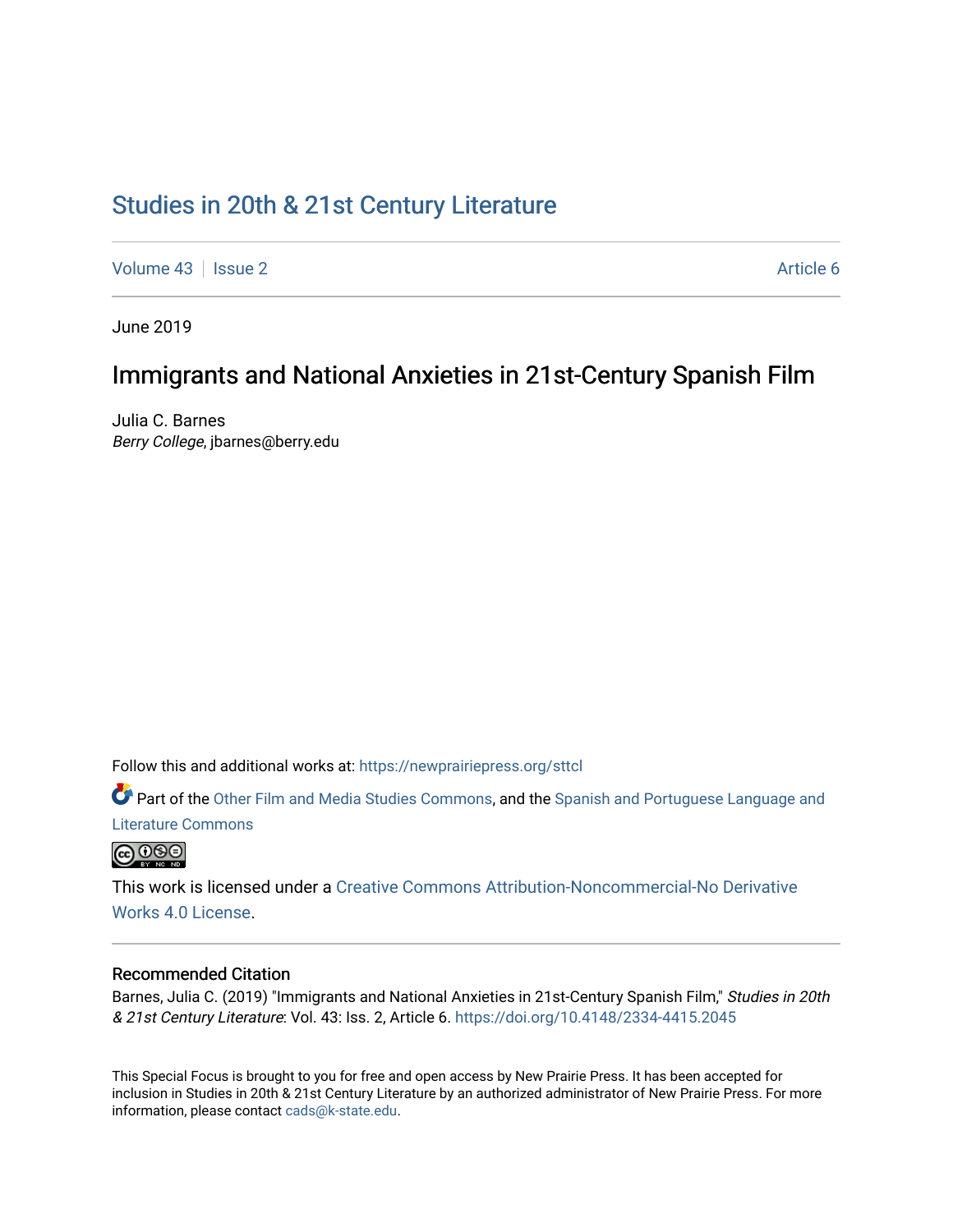## Immigrants and National Anxieties in 21st-Century Spanish Film

## **Abstract**

This article analyzes the ways that gender and race inform the portrayals of native-born Spaniards and immigrants in Flores de otro mundo (Flowers from Another World) (1999), Un novio para Yasmina 'A Fiancé for Yasmina' (2008), Retorno a Hansala (Return to Hansala) (2008), Biutiful (2010) and 15 años + 1 día (Fifteen Years and One Day) (2013). These films position the white Spanish man at the center of their stories, even when they are not the sole protagonists. Immigrant men of color, in contrast, are most frequently portrayed as parasitical, delinquent, and criminal. White Spanish women are portrayed negatively as well, sometimes criminalized, but just as frequently portrayed as modern, liberated women who have rejected their traditional responsibilities as reproducers and caretakers of the nation. This leaves immigrant women of color, whose apparent willingness to fill the void left by white Spanish women grants them a special status as the savior of the Spanish family. Through these repeating themes and types, recent Spanish film acknowledges contemporary anxieties about immigration as well as continuing anxieties due to decreased native demographics.

## Keywords

Spain, film, immigration, twenty-first century, Flores de otro mundo, Biutiful, Un novio para Yasmina, Retorno a Hansala, 15 años + un día, Icíar Bollaín, Chus Gutiérrez, Irene Cardona, Alejandro González Iñárritu, Gracia Querejeta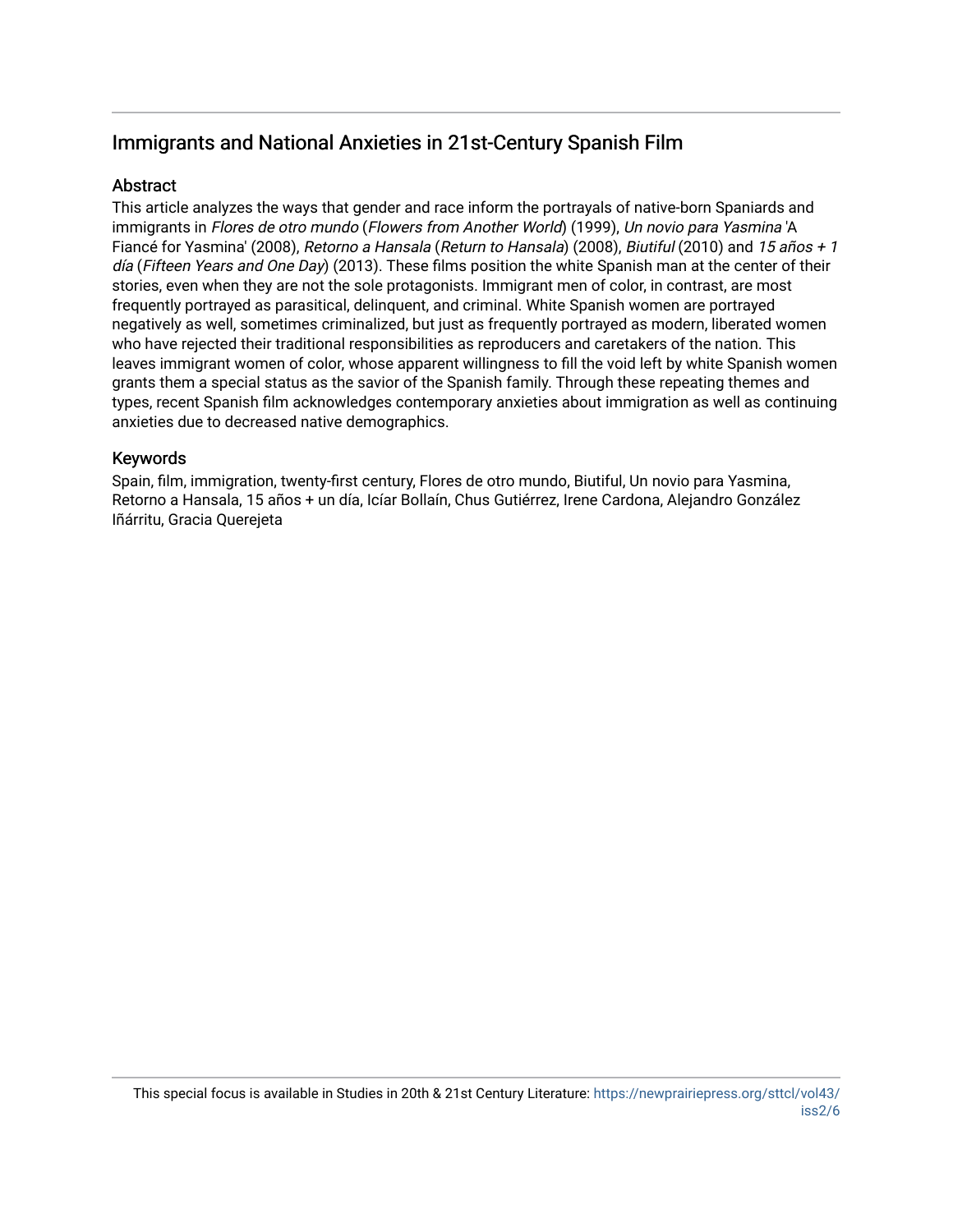Immigrants and National Anxieties in 21st-Century Spanish Film

## Julia C. Barnes *Berry College*

In her study of contemporary films about immigration to Spain (1990- 2002), cultural studies and film scholar Daniela Flesler analyses the pattern of coupling a North African immigrant man with a white Spanish woman. These inevitably failed relationships, Flesler argues, exemplify deep-held anxieties in Spain over immigration dating from the Berber invasion of 711 but refer to contemporary African migration as well. They demonstrate a culturally-based racism which posits irreconcilable differences between Muslim Morocco and, if not Christian Spain, then at least Western, democratic Spain. Ultimately, the films that Flesler studies eliminate the immigrant man through arrest, deportation, or death, suggesting a pessimistic understanding of the role immigrants play in contemporary Spain.<sup>1</sup> Immigrant women, however, are absent in these films, while Spanish men serve as the main obstacles of the immigrant protagonists' relationships with Spanish women.<sup>2</sup>

This present essay examines a more recent corpus of immigration films (1998-2013) that also use heterosexual romance between immigrants and nativeborn Spaniards as a metaphor for the imagined Spanish national family.<sup>3</sup> Like the films of Flesler's study, these more recent films ostensibly sympathize with their immigrant characters. In contrast to her study, however, these films flip the pattern of the male immigrant love interest coupled with a Spanish woman. Instead, immigrant women from Latin America and Africa—who do not appear in the earlier films—displace white, native-born, Spanish women characters, who previously had played "the role of sexual as well as social mediator between omnipresent reactionary segments and institutions of the receiving society and the invisible—thus vulnerable—Other" (Ballesteros 170). Immigrant women emerge as potential saviors of the Spanish family or as pleasing romantic and sexual partners to Spanish men, while white Spanish women are roundly rejected as romantic or domestic partners. Whether because of mental illness, drug or alcohol abuse, infidelity, or even access to power and autonomy, Spanish women are replaced by immigrant women, who appear more willing to sacrifice their own desires and accept traditional patriarchal familial relationships in the reimagined Spanish family. The resulting message privileges anxiety about declining birth rates and changes in gender norms over the cultural and linguistic tensions highlighted in earlier films.<sup>4</sup> The later films also betray a more overt color-based racism in which lighter-skinned immigrant women are more easily accepted as sexual partners than darker-skinned women.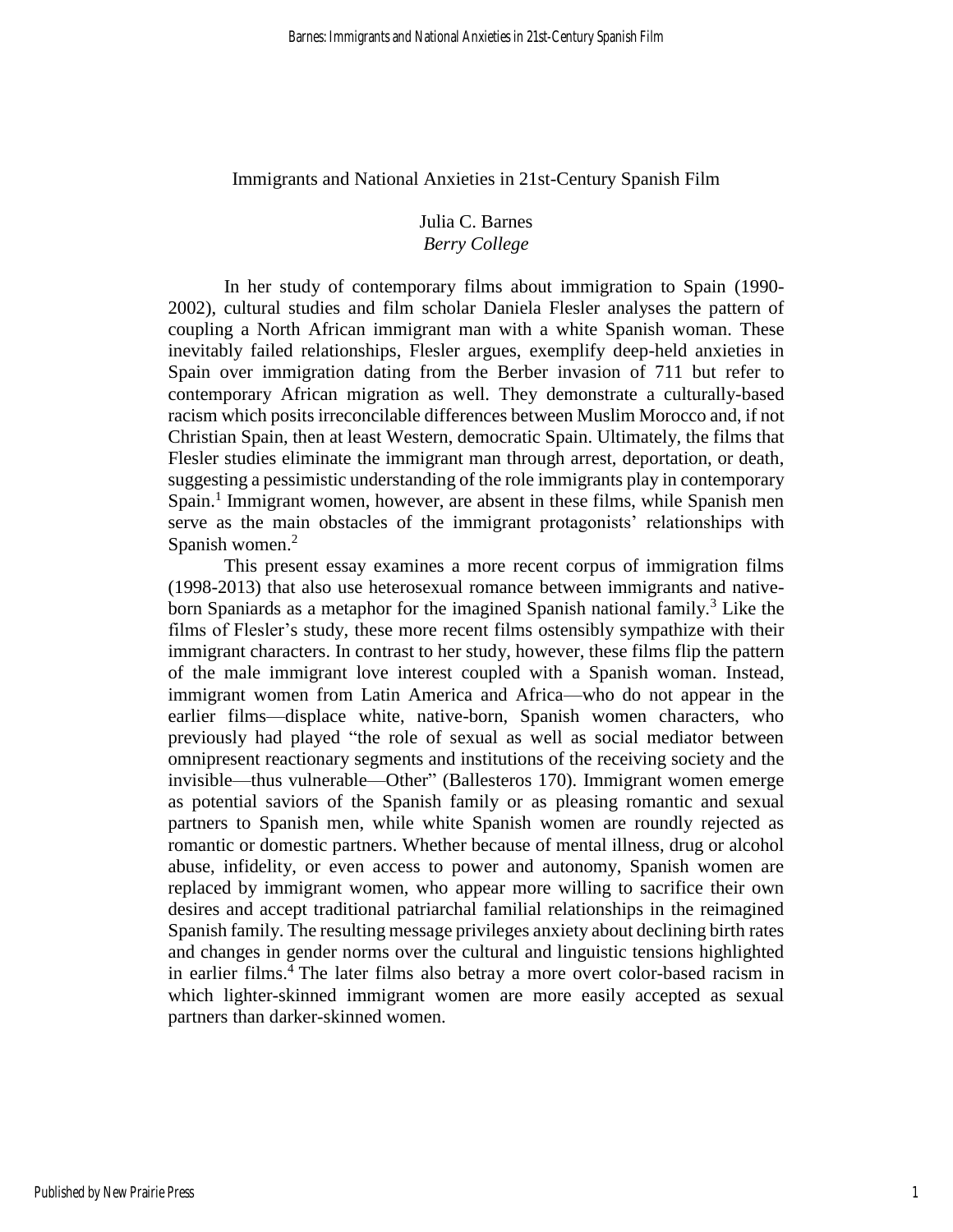Immigrant men and native-born Spanish men likewise switch roles in films at the turn of the century. Spanish male characters in Flesler's study serve "as protectors of a hegemonic sexual order in which women should not attempt to choose any other but a Spanish male as a sexual or romantic partner" (134). In later films, however, Spanish men are flawed but sympathetic characters, and the films sanction their intercultural romances and relationships with immigrant women. The immigrant men in these films, often former or current love interests or family members of the female protagonists, adopt the role that previously belonged to Spanish male characters and attempt to hinder these new romantic relationships. Because of the threat they pose to the protagonists' relationships and therefore to the imagined Spanish national family, they continue to be marginalized and criminalized, and these portrayals attempt to justify the immigrant men's disappearance from the film through deportation, incarceration, or death.

Considering the stark change in the representation of gender and immigration studied in this article, the range of dates of films analyzed here (1998- 2013) is telling for several reasons. According to the Spanish National Institute of Statistics, the Spanish birth rate per woman, a subject of media scrutiny for decades, reached its nadir at 1.15 in 1998 ("España en cifras 1999" 7). The birth rate had increased unimpressively to 1.32 by 2012, but low numbers continue to be a subject of much consternation for the media. The fourteen years of this study also include the world economic crisis of 2008-2010, which affected Spain disproportionally, and which precipitated an exodus of immigrants, 2013 being the year of greatest loss ("España en cifras 2018" 9). Some press coverage argues that a lack of gender equality for Spanish women must be corrected in order to facilitate sustainable family growth (Tejedor; Cruz Villalón). These same sources downplay the role that immigrant women may play in recovering a birth rate that can sustain the population. Nevertheless, the films analyzed in this study opt to portray immigrant women as the solution to Spain's problems.

### Spanish women and the broken Spanish family

With rare exception, the films analyzed in this study portray the conventional Spanish family (understood as a pair formed by a native-born Spanish man and Spanish woman) to be in danger of extinction due to Spanish women's inability or unwillingness to conform as maternal figures and trustworthy marital partners. Chronologically the first film of my study, and the film that initiates this new paradigm, *Flores de otro mundo* (*Flowers from Another World*; Icíar Bollaín 1999) demonstrates the difference between native-born Spanish and immigrant women while delineating the demographic problems and gender norms that propel these representations. The establishing shot that opens the film emphasizes the desolate Castilian landscape. Extreme long-shots recur throughout the film,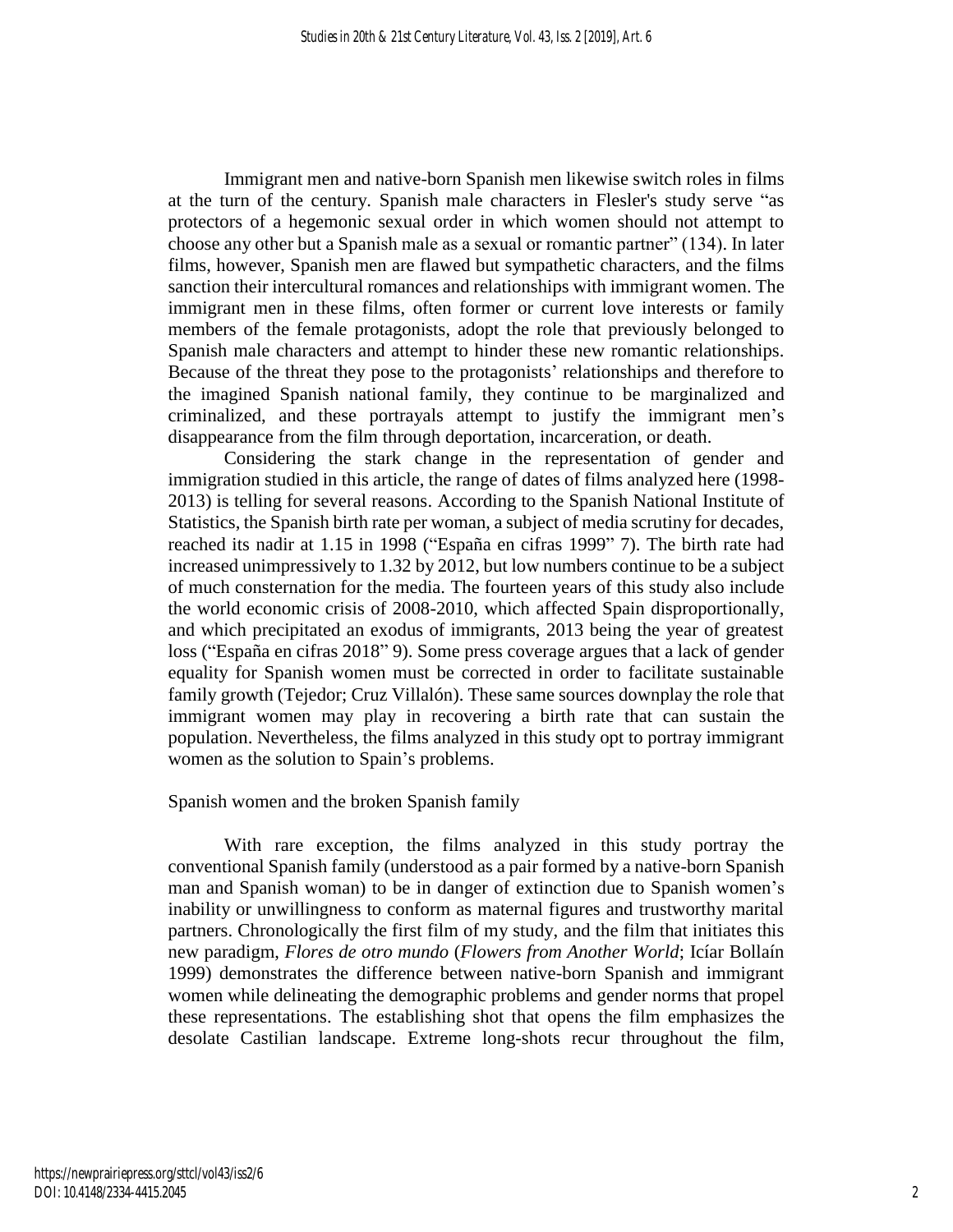reinforcing the feeling of isolation and vastness, but also of rural beauty. Confronting rural depopulation, the townspeople of Santa Eulalia invite a busload of native-born and immigrant women for something of a ladies' weekend, in the hope that these women will establish roots and help to restore the declining town. Two women on the bus, the Dominican immigrant Patricia and the Basque citizen Marirrosi do form relationships with men in the town, the farmer Damián and town leader Alfonso, respectively. The third protagonist, Milady, is a young, darkskinned Cuban immigrant whom the wealthy contractor Carmelo brings back from his sexual exploits abroad.

Critics frequently fail to address Marirrosi, since her story seems to differ from the immigration stories of Patricia and Milady.<sup>5</sup> As Maria Van Liew points out, however, Marirrosi serves "as an important point of contrast to the Caribbean women's situations" (267). Costuming in the film emphasizes the differences between the women. Marirrosi's muted tones of beige blend into the landscape and establish her social class, while Patricia's bright salmon dress and Milady's wild Italian lycra stand out visually. Of the three romantic relationships in the film, Marirrosi and Alfonso's comes the closest to being a partnership of equals; indeed, it is precisely this power dynamic that dooms the relationship. The failure of her relationship with Alfonso does much to explain Patricia and Damián's success.<sup>6</sup> With citizenship, a good job, a home and family, Marirrosi participates in the caravan of women because of her desire for companionship, not out of desperation for papers, like Patricia.

It soon becomes apparent, however, that Marirrosi's relationship with Alfonso is one-sided. Marirrosi always visits Santa Eulalia, and when she suggests that Alfonso visit her in Bilbao, he produces a wealth of excuses not to. Eventually Alfonso pressures Marirrosi to abandon her life in Bilbao and move to Santa Eulalia. Marirrosi ends the relationship, explaining to Alfonso: " $\chi Y$  qué? Un día te cansas de Marirrosi . . . y Marirrosi ha dejado el trabajo . . . el hijo. . . . ¿Qué pasa a Marirrosi entonces?" 'And what? One day you get tired of Marirrosi . . . and Marirrosi has left her job  $\dots$  her son.  $\dots$  What happens to Marirrosi then?<sup>7</sup> While the breakup is sad for both parties, Marirrosi, unlike Patricia, has the luxury of rejecting Alfonso because her survival does not depend on him.

In later films, white Spanish women are generally portrayed more negatively than Marirrosi, with the same ultimate conclusion that these women are no longer trusted to perpetuate the patriarchal Spanish family. In *Retorno a Hansala* ('Return to Hansala'; Chus Gutiérrez 2008), Martín's broken marriage to Carmen (a telling name) facilitates a possible future romantic union with Leila, a Moroccan immigrant. At the beginning of the film, Martín is separated from Carmen due to her infidelity. Though she defends herself by saying that her affairs were due to Martín's workaholism and neglect, the viewer learns that Martín works because his funeral home is on the verge of financial ruin. The substitution of Leila for Carmen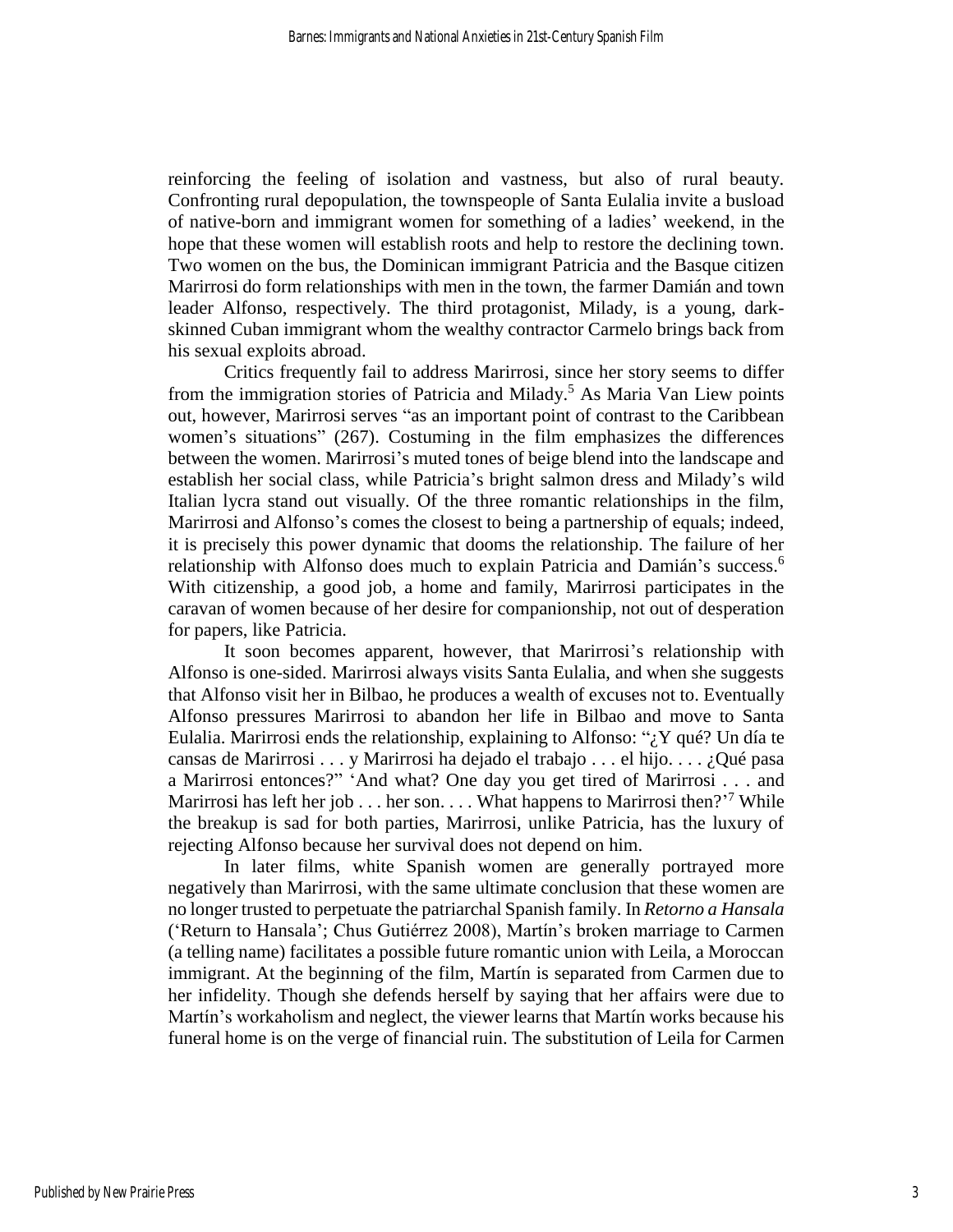occurs in a series of scenes when Martín prepares to travel to Morocco with Leila to repatriate the remains of a number of Moroccan men and boys, among them Leila's brother Rashid, who died while trying to pass into Spain. In the scene where Martín prepares for this trip, Carmen appears in the left foreground, while a blurry Martín packs on the couple's bed. Carmen advises Martín to take a sweater with him, but after an ensuing argument, the camera, adopting Carmen's gaze, rests on the couple's bed where Martín has left the garment. In contrast, Leila shares her coat with Martín after they are robbed in Morocco. Later, Martín appears shivering on the left side of the screen, while Leila enters from the right, providing him a sweater. When Martín returns to Spain, he observes Carmen in the kitchen window, but he soon leaves, signaling the end of the relationship. This leaves open a potential romantic relationship with Leila, to whom he proposes a business partnership. Carmen is a secondary character and, as such, is not fully-developed; like Marirrosi, however, Carmen fails to be a suitable conjugal partner because of her unwillingness to sacrifice her desires for her husband.

The character of Marambra in *Biutiful* (Alejandro González Iñárritu 2010) is the least sympathetic of the modern Spanish women portrayed in the films studied here and the only one characterized by criminal behavior through her association with the Barcelonan underground and the abuse and neglect of her children. The film attempts to explain her erratic and dangerous behavior, however, as a symptom of her bipolar disorder. She has lost custody of her two children and lives separated from them and her husband, Uxbal. Despite her protestations of sincere love for Uxbal and her children, Marambra is unreliable as a mother and wife. Like Carmen in *Retorn a Hansala,* she is unfaithful, but also abusive, neglectful, and selfish. Her first appearance in the film shows her dancing naked on top of Uxbal's brother, Tito, having obviously spent the previous night with him. Tellingly, Uxbal participates in many of the same illicit activities like drug and alcohol abuse, physical violence, and neglect for which Marambra is blamed. The one exception is extramarital sex, which due to his advanced pancreatic cancer Uxbal cannot perform.

Despite their similarities, Uxbal avoids being framed with the same moral judgement that frames his wife. For example, the scene between Marambra and Tito mentioned above immediately follows one in which Uxbal walks their children to school, demonstrating Uxbal's moral superiority. Anna Casas Aguilar argues that *Biutiful* privileges a traditional version of fatherhood and patriarchy, and the rejection of Marambra is one of the ways that the film accomplishes this end. According to Casas Aguilar, the exaltation of fatherhood "responde al deseo explícito de mostrar una crisis de los modelos tradicionales de familia en la sociedad contemporánea" (180) 'responds to the explicit desire to show a crisis in traditional family models in contemporary society.' Marambra's unreliability is a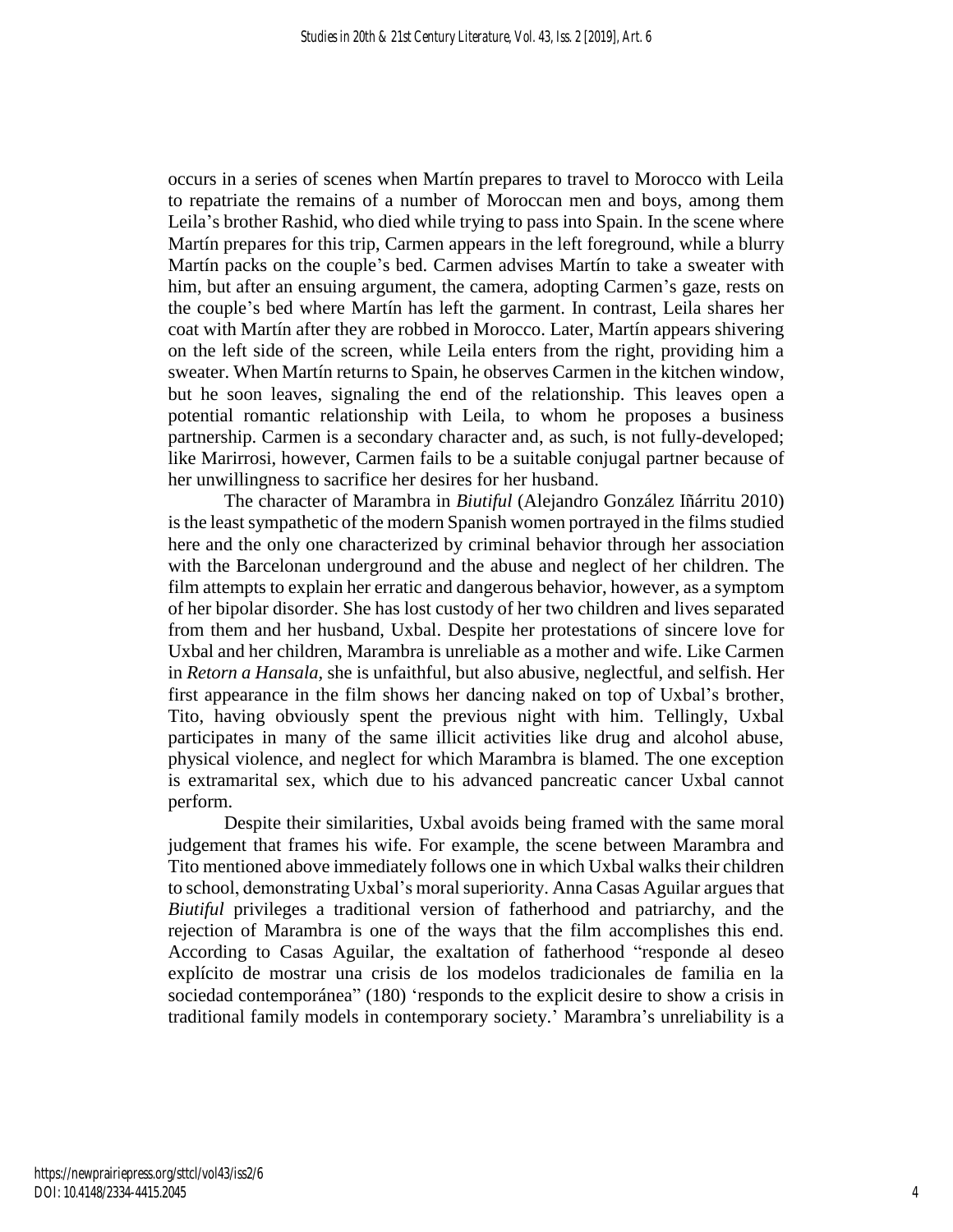major cause of the crisis of the traditional family, and it forces Uxbal to search for a surrogate maternal figure in the immigrants Lili and Ige.

The rejection of white Spanish women is not so clearly portrayed in *Un novio para Yasmina* ('A Fiancé for Yasmina'; Irene Cardona 2008) and *15 años + 1 día* ('Fifteen Years and a Day'; Gracia Querejeta 2013); nonetheless, these characters are depicted as flaky, incompetent, or otherwise undesirable. Lola in *Un novio para Yasmina*, though witty and funny, is also paranoid and insecure. Her loveless relationship with Jorge does nothing to recommend conventional heterosexual marriage. While Jorge is never unfaithful, he is clearly more interested in the young immigrant Yasmina than his own middle-aged wife. In *15 años + 1 día,* Margo, a wealthy widow, fancies herself an actress, to the ridicule of her wayward son Jon and her mother Caty. Suggesting that single mothers are incapable of imposing appropriate discipline and boundaries, Margo sends Jon to his Spartan ex-military grandfather, Max. Toward the end of the film, Margo also confesses her infidelity toward her deceased husband. Max, for his part, has abandoned and divorced Caty, and when Caty finally confronts him, he rebukes her: "Te abandonó un hombre hace tres años. Punto" 'Three years ago a man left you, and that's that.' While certainly nowhere near the scale of *Flores de otro mundo*, *Retorno a Hansala*, and *Biutiful*, these additional films also impugn and belittle Spanish women characters, facilitating their replacement by immigrant women.

In contrast to these Spanish women, the Spanish male protagonists of the films are portrayed as flawed but sympathetic characters. They confront some of the most important issues in contemporary Spanish society, like rural depopulation and economic depression in *Flores de otro mundo*, the financial crisis of 2008-2010 in *Retorno a Hansala* and *Biutiful*, and a world where changing gender roles leave them in a weakened position. Damián, the simple farmer of *Flores de otro mundo* is a considerate son, husband, and stepfather. When his mother Gregoria informs him that Milady is no longer welcome to visit Patricia at their house, the film sets up a traditional patriarchal scenario in which Damián will forbid Patricia to visit Milady. He deftly navigates the situation, however, and suggests instead that Patricia visit Milady's house, thereby recognizing Patricia's autonomy. Alfonso, for his part, intervenes when Carmelo physically attacks Milady, and his own inflexibility is never blamed on sexism, but rather on his deep attachment to his declining town and rural roots. Martín's willingness to place himself as the Other in *Retorno a Hansala* and his emotional reaction to his young friend's illegal immigration place him in a protagonist position. Alfredo, Yasmina's lazy and hapless husband of convenience in *Un novio para Yasmina*, is rehabilitated, taking a job as a janitor at a local school. For this, he is rewarded with a potential romantic relationship. Uxbal's situation in *Biutiful* is the most incredible of the male protagonists studied here: though he traffics in humans and causes the death of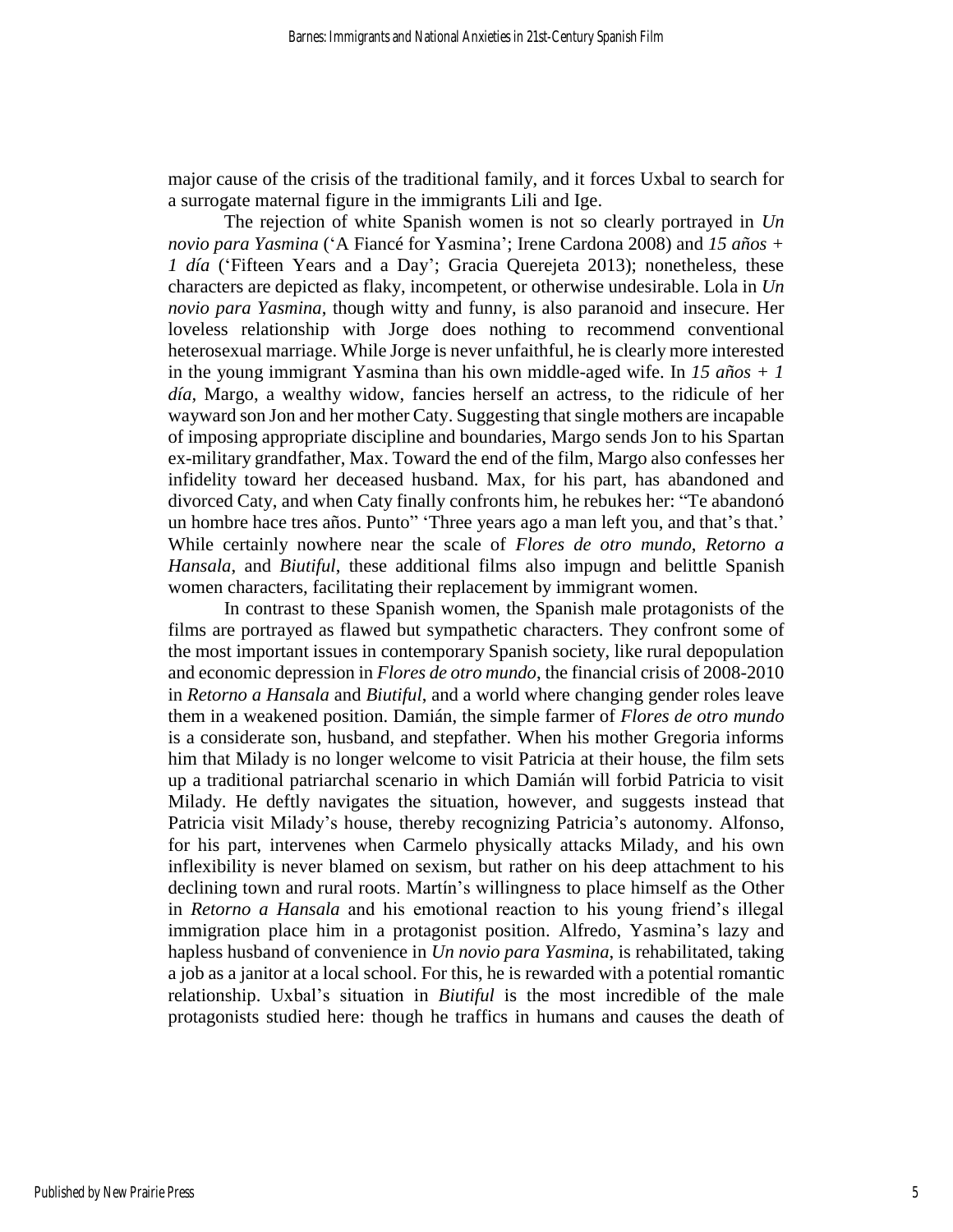twenty-five men, women, and children, his desperation to care for his children before his own impending death seems to absolve him of his actions.

Occasionally, men and women share protagonist roles, as in *Flores de otro mundo* and *Retorno a Hansala*, but just as often the Spanish man remains at the center of the film. In  $15 \text{ años} + 1 \text{ día}$ , two nearly identical shots at the beginning and ending of the film emphasize this point. The film opens with a close-up of the back of fifteen-year-old Jon's head, and the camera slowly rotates left 180° to reveal an extreme close-up of his sunlit face. A corresponding shot occurs at the film's end, when the camera once more frames the back of Jon's head, this time rotates 180° to the right, and again offers an extreme close-up of Jon's luminous face. The full camera rotation from beginning of the film to the end firmly establishes Jon as the continued center of the film in contrast to the marginalized or criminalized immigrant man and the maligned Spanish woman.

### A reimagined Spanish national family

In the earlier immigration films of Daniela Flesler's study, immigrant men threaten the socio-sexual relationship between native-born Spanish men and women, and in the immigrant films of the first decade the twenty-first century, immigrant men continue to be cast as threats to the Spanish national family. While previously this threat originates in the possibility of their miscegenation with white Spanish women, in more recent films, their presence threatens the alliance between white Spanish men and Latin American and Moroccan women. When these immigrant men are portrayed negatively, they serve as foils to the sympathetic white counterparts with whom they compete. In their few positive portrayals, their friendships with the Spanish male protagonists similarly help to establish the positive character of those protagonists. In both cases, however, the immigrant man, and frequently a dark-skinned immigrant man, must disappear in order to achieve the romantic or familial union of the white male and the immigrant woman. Most often, the films associate these immigrant men with delinquency, parasitism, and outright criminality in an attempt to justify their removal from the films.

In *Flores de otro mundo* and *Un novio para Yasmina*, Latin American and African male immigrants occupy the antagonist role. Fran, Patricia's husband in *Flores de otro mundo*, overtly threatens her newly wedded bliss to Damián by extorting money from Patricia in order to maintain the secret of their official bigamy. While he laments his inability to find a job, it seems apparent that shaking down his estranged wife for money is easier than looking for one, which suggests that at least this particular immigrant man is lazy and a drain on his family and society. Though not overtly criminal, Fran is portrayed as a shady and unlikeable character. His parasitical role contrasts with Patricia's willingness to take on the most difficult rural jobs, as in scenes showing her bringing the cow home or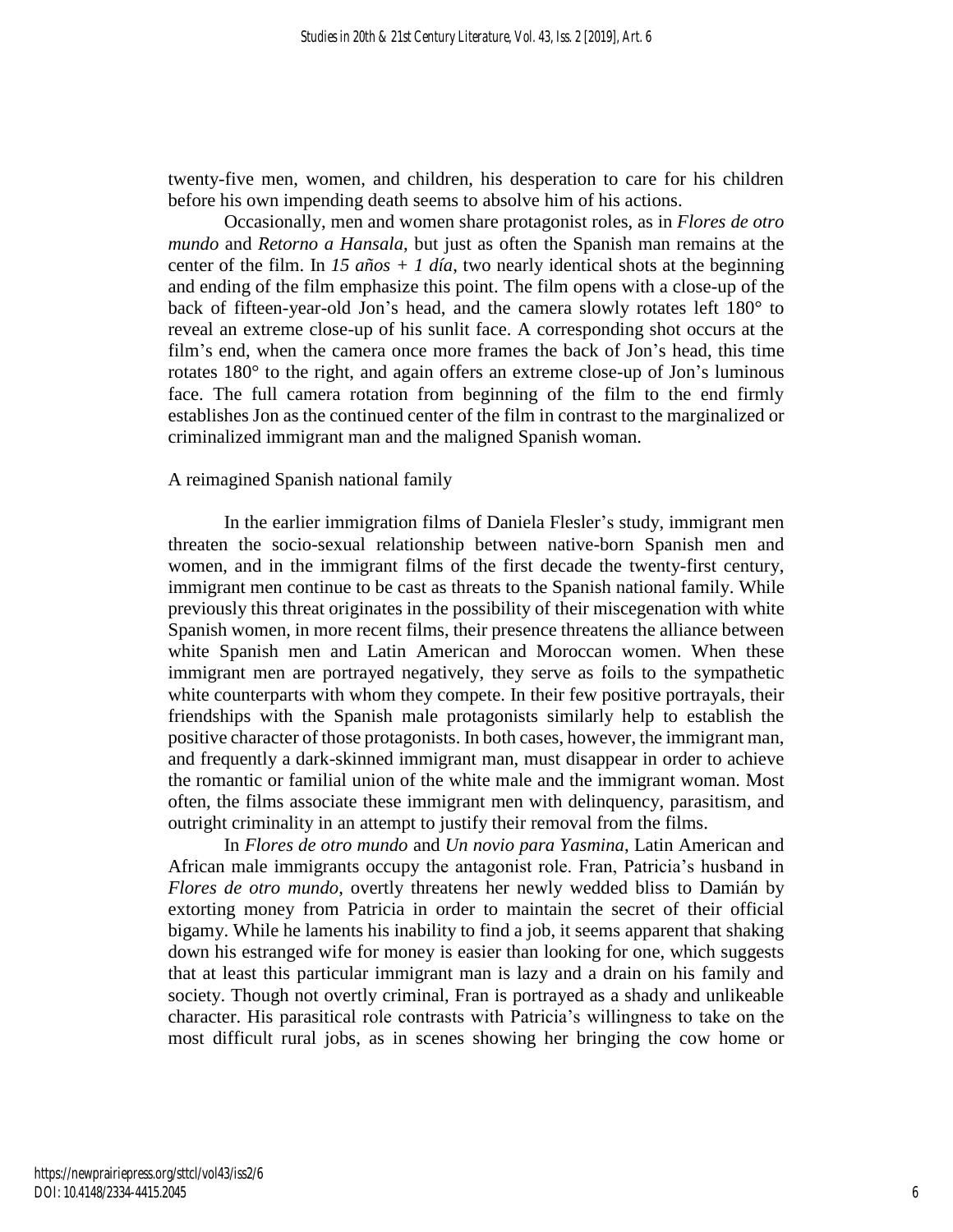working in the house. When Damián chooses to accept Patricia's past, Fran loses his power over Patricia and simply disappears from the narrative.

Similarly, in *Un novio para Yasmina*, Yasmina's brother Abdel (complete with a sinister goatee) criticizes Yasmina for her European dress and throws her out of his house because she hopes to marry the Spanish police officer, Javi. As Yasmina begins to succeed by teaching school and acquiring papers, Cardona inserts a telling scene. A moving camera follows Yasmina and Abdel walking toward the bus station, Abdel pulling luggage and Yasmina carrying a knapsack. Neither character speaks, making patent the question of which character will board the bus and why. The bus arrives and obstructs our view, and when it pulls away, Yasmina is left standing on the platform, the viewer never learning the reason for Abdel's departure. This otherwise unexplained scene playfully examines the motif of exclusion: who will be eliminated from the film, Yasmina, the immigrant woman attempting to succeed in Spain, or Abdel, the immigrant man who stands in her way? Similar to Fran in *Flores de otro mundo*, the immigrant man who has proved an obstacle to Yasmina's integration vanishes from *Un novio para Yasmina*.

This film also playfully examines the tension between the police and the immigrant community as seen in Abdel's reaction to Yasmina's relationship with Javi. Abdel's extreme mistrust reflects the prejudice of Spanish police against immigrant Muslims. This prejudice is demonstrated with comic effect when Javi accuses some immigrant boys of stealing his motorcycle helmet. The confrontation escalates into a shouting match between Javi and the community, including Abdel. The camera then switches to a scene showing what really happened to the helmet: a young girl uses it as a basket to pick wild berries. The scene successfully demonstrates the mistrust with which these two communities (Spanish police and immigrants) view each other.

In *15 años + 1 día* both Jon, the white protagonist, and Nelson, an Ecuadoran immigrant, are depicted as delinquents. At the film's start, Jon is expelled from school, and he is characterized by lying and committing dangerous and reckless acts. At his worst, he poisons the neighbor's dog, which precipitates his visit to his authoritarian grandfather. Nelson, for his part, is introduced at the police station, having been detained for public urination. He and his friends are also associated with robberies and possibly for littering the town with homophobic graffiti. In addition, Nelson bullies even his friends, and he is sexist and domineering to his girlfriend, Elsa. Though Jon will ultimately reject Nelson, the film spends a great deal of time establishing a connection between the two boys through their mutual lack of respect for social rules.

Despite their similarities, the film treats Jon and Nelson differently. In a series of close-ups interspersed with reversed angle shots of Inspector Aledo, Jon's mother characterizes him: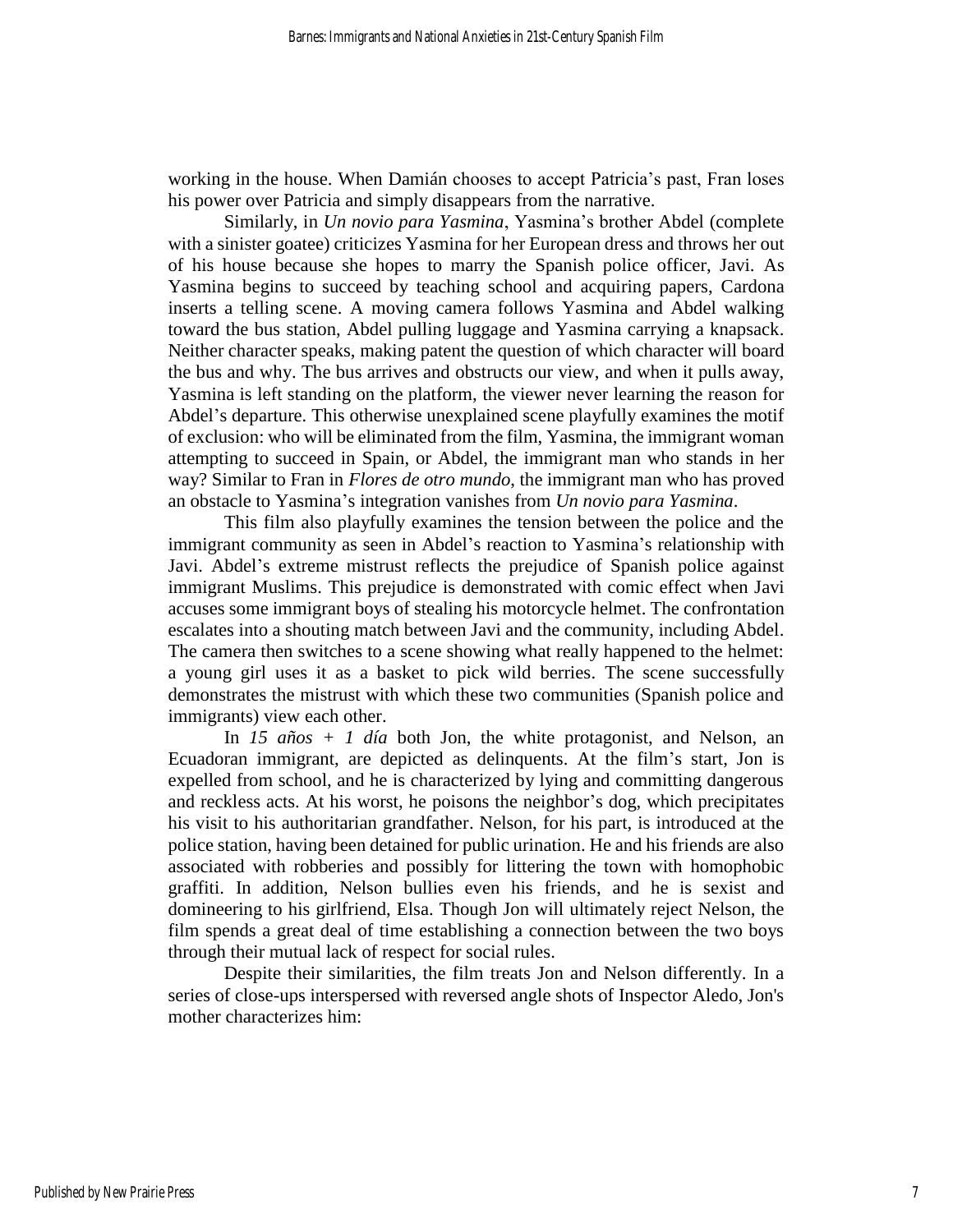Es un niño especial, muy tierno, cariñoso. Pero a la vez muy independiente y muy celoso de su espacio. Odia las tonterías de la gente. Odia las injusticias. Odia la tristeza y el aburrimiento. Él está lleno de vida. Tiene mal genio a veces, y a veces se desespera conmigo, pero supongo que eso es normal. Le gustan mucho las chicas. Le gusta montar en bicicleta. No es un delincuente. Y no es un asesino.

He is a special boy, very tender and caring. But he's also independent and jealous of his space. He hates nonsense. He hates injustice. He hates sadness and boredom. He's full of life. He can have a bad temper, and sometimes he gets frustrated with me, but I guess that is normal. He likes girls. He likes to ride his bicycles. He isn't a delinquent. And he isn't a murderer.

This description justifies and excuses Jon's transgressions. In contrast, when Nelson turns up dead, no one, neither character nor spectator, mourns his demise. Rather, his death serves as the catalyst for identification between Jon and Toni. The two Spanish boys, one straight and one gay, identify over their exclusion of Nelson, the racialized and foreign other.

Even when immigrant men are portrayed more sympathetically, the results are the same: deportation and removal from the film. Ekweme in *Biutiful* emerges as a positive character, who, though charged for dealing drugs before being deported to Senegal, beseeches his wife Ige to remain in Spain to raise their son, Samuel, as a Spaniard. Despite his portrayal as a loving father, husband, and friend, Ewkeme nonetheless must disappear so that Uxbal can recruit his wife Ige to raise dying Uxbal's own children. Uxbal's friendship with Ekweme demonstrates not only Ekweme's sympathetic portrayal, but by extension Uxbal's own likeability. His concern for Ekweme contrasts with his brother Tito's overt racism, as when Tito says after Uxbal confronted police over Ekweme's detention: "Así que te peleaste por un negro, ¿eh?" 'So, you got in a fight over a black guy, huh?' Though he is a human trafficker, Uxbal has the proverbial heart of gold, which presumably excuses him from his own moral failings. His relationship with Ewkeme serves to establish the protagonist's character.

*Retorno a Hansala* takes as its starting point the expulsion of the immigrant man, and the young men who have died trying to cross the Mediterranean and whose bodies wash up on Spanish shores serve as the plot's catalyst. One immigrant man, however, is finally accepted into Spain at the end of the film. Saïd is a teenager with an allegiance to Spain even before his migration, as demonstrated by his learning Spanish by listening to the radio and his interest in Real Madrid. He accompanies Martín and Leila as they try to identify the deceased men to their families, and he and Martín soon become friends. When Saïd immigrates illegally to Spain, Martín panics, imagining him as another casualty. As with Ekweme and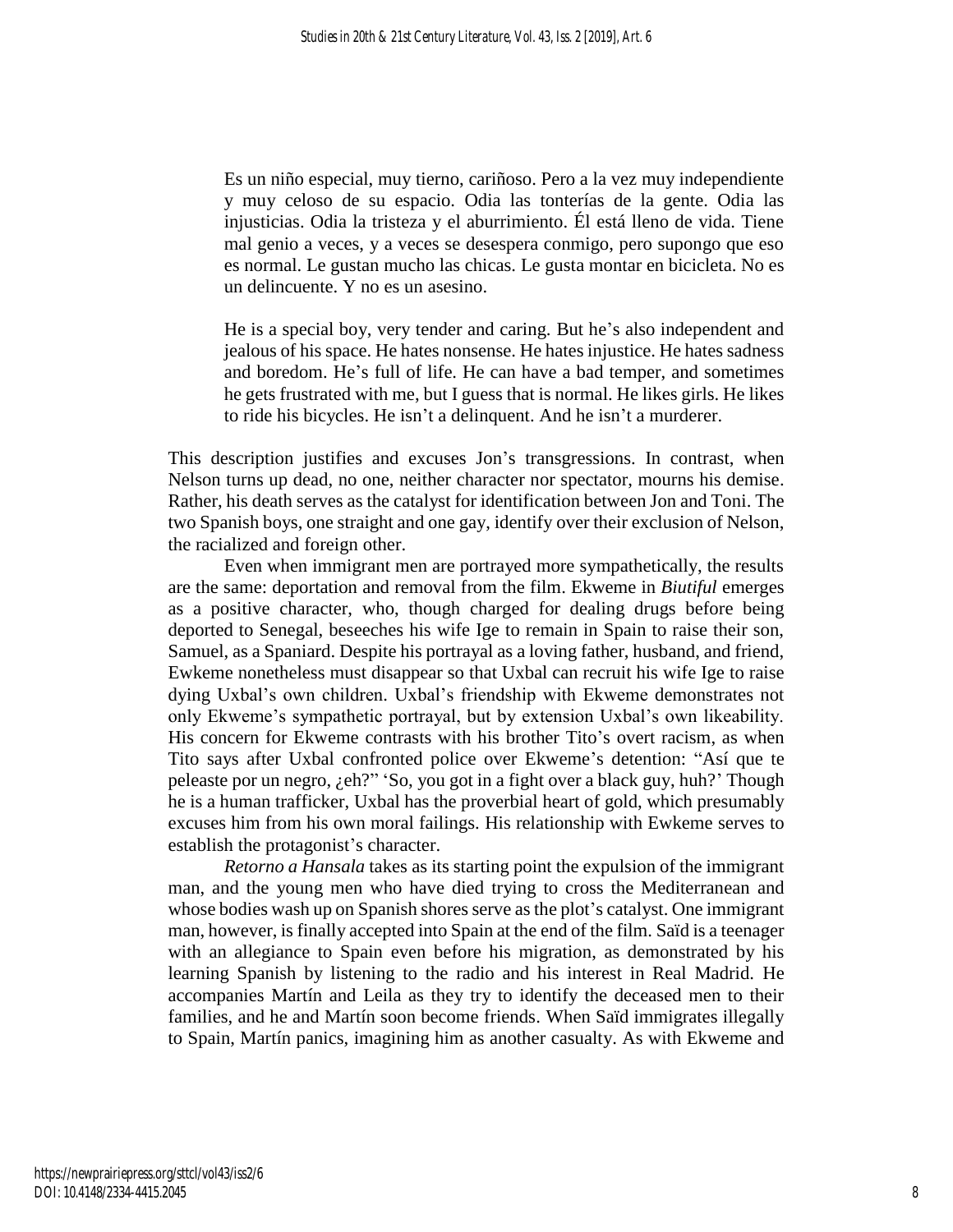Uxbal in *Biutiful*, Saïd's character contributes to Martín's greater story, showing how Martín has changed from a man indifferent to the unjust deaths that surround him to one moved to tears at the thought of Saïd's possible demise. The film takes pains, however, to reduce the threat that Saïd could represent; to that end, Saïd is young and naive, clearly allied to Spain, and in no way Martín's competitor for Leila.<sup>8</sup> In order to be included in the new Spanish family, the immigrant male's role is reduced to that of child, not a sexual partner or father figure.

In contrast to Spanish women who cannot be trusted to propagate the Spanish family, and immigrant men who threaten relationships between Spanish men and immigrant women, immigrant women in these films appear invariably as pleasing sexual partners and/or potential saviors of the traditional patriarchal Spanish family. Patricia, the Dominican immigrant of *Flores de otro mundo*, is the most studied example of this pattern. Patricia makes it clear to Damián from the beginning that she is looking for a stable situation in which to raise her children. At Santa Eulalia's get-to-know-you party, she tells Damián: "Yo no le tengo miedo al trabajo. Yo estoy mirando por mis hjios ¿entiendes? Por tenerlos cerca" 'I'm not afraid of work. I'm looking out for my kids, understand? In order to have them near.' When later confronted by Damián about her marriage to Fran, Patricia similarly explains: "¿Tú crees que me habría casado contigo si con mi trabajo yo pudiera tener a mis hijos?  $\chi$ Y poder tenerlos en mi casa?" 'Do you think that I would have married you if with my job I could have had my children with me? And be able to keep them in my home?' Patricia nonetheless pledges her love to Damián, who accepts her. The ending scenes of the film imagine the new Spanish national family: in the photograph of Janai's first communion, Spaniards Damián and Gregoria smile along with a subtly pregnant Patricia, her children, and her Dominican aunt and friends.<sup>9</sup> This spontaneous photograph of the extended multicultural family contrasts with the earlier stiff and formal family portrait that hangs on Patricia and Damián's bedroom wall.

The other films of this study likewise suggest that immigrant women offer the best potential to form lasting romantic, sexual, and familial alliances with Spanish men. One leitmotif, however, belies the innocence of these relationships: with the possible exception of Leila in *Retorno a Hansala*, the immigrant woman's agency is lessened, reducing her economic, civil, social, and intellectual status visà-vis her Spanish male partner. Indeed, considering the veritable indictment of Spanish women in these films, the reduction of immigrant women's sphere of influence, coupled with the tendency to sexualize them, is what makes them such attractive partners. Of the three women protagonists of *Flores de otro mundo,*  Patricia, with her light brown skin and green eyes, is portrayed as the most desirable and ultimately is the only one who succeeds in establishing a relationship with a man in the town. Marirrosi, the white woman, is both too economically autonomous and too sexually prudish; the two sex scenes between Marirrosi and Alfonso occur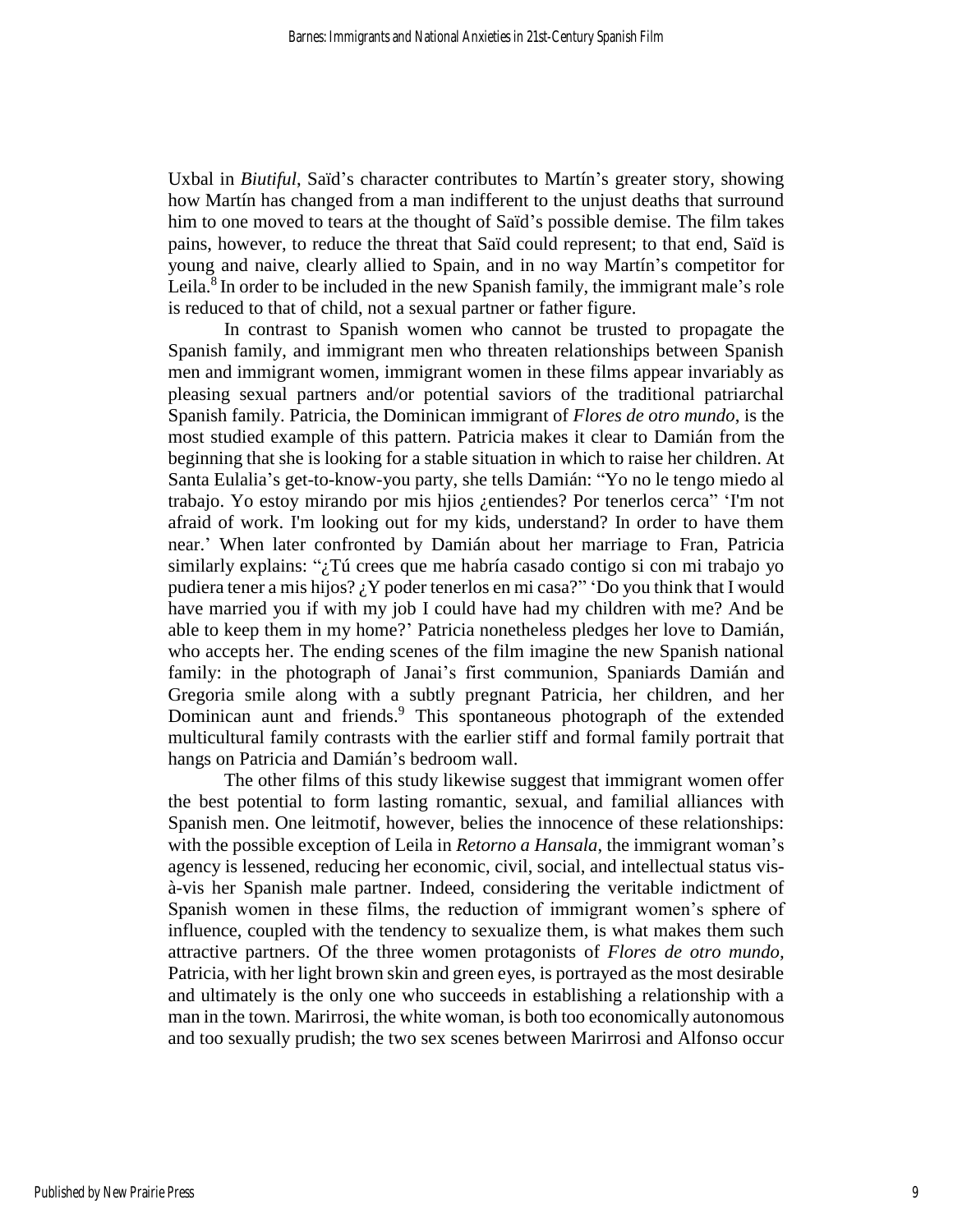off-screen after Marirrosi shyly protests Alfonso's advances. Milady's sexual prowess proves emasculating; when Carmelo tries to initiate sex with the young black woman, she jumps on top of him, both of them fully clothed, and causes him to quickly ejaculate (Arribas 62). In contrast to these women, Patricia proves both racially and sexually an attractive middle-ground. Neither sexually reluctant nor sexually dominating, Patricia enjoys several sex scenes with Damián during the film, demonstrating that marriage with the right immigrant woman can prove not only useful but pleasurable as well. <sup>10</sup> Her sexual attraction and exoticism, coupled with her desperate situation, make Patricia the most pleasing of the three women.

In *Un novio para Yasmina*, Yasmina does not start out as a perfect mate, but she transforms into one by the end of the film. Her intelligence proves the first obstacle. She studied French philology in Morocco before immigrating, and, as she explains to her boyfriend Javi's family, she hopes to continue her education in Spain. Yasmina's intelligence and education work against her, and at times she appears arrogant and curt. When Javi rejects her at his family's urging, Lola, the head of the community center, and her husband Jorge help her arrange a marriage to Alfredo, a hapless, lazy, and financially-strapped young friend of Jorge's. After the wedding, Yasmina roundly rejects all of Alfredo's attempts to be friendly. Her irritation with Alfredo and his lackadaisical lifestyle comes to a head when they meet to retrieve Yasmina's residency papers. Alfredo belittles Yasmina's goals of attending school and achieving her doctorate, telling her: "La universidad es una institución caduca" 'The university is an antiquated institution.' Yasina retorts: "Eso dices tú porque aquí cualquiera puede estudiar, pero en Marruecos es distinto. Aquí todo el mundo va a la universidad, incluso tú" 'You say that because here anybody can study, but in Morocco it's different. Here, everyone goes to university, even you.' Alfredo's easy dismissal of an education is the product of his privilege, and Yasmina reminds him that he is no one to emulate, since he can't even afford a coffee. Though Yasmina is undoubtedly correct, her curt attitude makes her appear haughty and arrogant.

The film clips Yasmina's wings towards the end, however, in order to make her a more suitable partner for Alfredo. Yasmina fails the university entrance exams, and despite Jorge's protestations, abandons this dream. Instead, she continues to work at the community center liaising between Muslim immigrant families and the local school systems. In this capacity, she becomes reacquainted with Alfredo, who, having abandoned his unproductive lifestyle, has taken a job as a janitor. During their conversation, she insists that she enjoys her new job and apologizes for treating Alfredo unkindly. The film, having suitably tamed the shrew and having reduced the immigrant woman to an appropriate attitude and status, leaves open the possibility of a romantic relationship between Yasmina and Alfredo.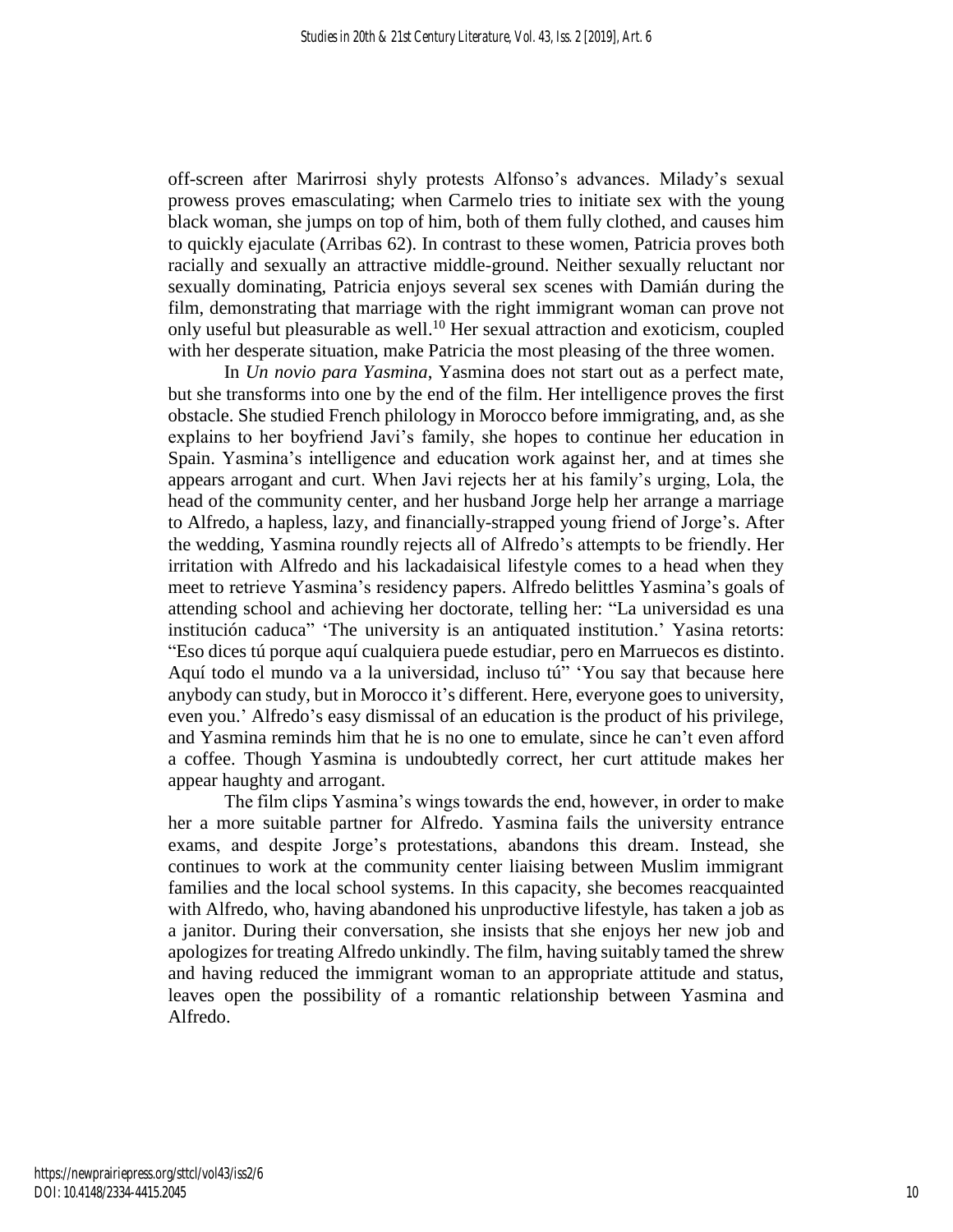Elsa, the Ecuadoran love interest in  $15 \text{ años} + 1 \text{ día}$ , is the most reduced female immigrant character of the films studied here. Lacking all ambition, Elsa repeatedly insists that she has no intellectual ability, telling Jon:

Yo no quería estudiar. . . . Y [mi padre] me dijo que vale pero que yo tenía que ayudarle en el locutorio por las tardes y encontrar algo por la mañana. No tengo memoria. No sirvo para estudiar. Leo una frase y no se me queda. Soy como un pez.

I didn't want to study. . . . And [my father] told me okay, but that I had to help him at the Internet café in the afternoon and find something else in the morning. I don't have any memory. I'm no good at studying. I read one sentence and then I forget it. I'm like a fish.

She is so insignificant that it occurs to no one, neither Max nor Inspector Aledo, to ask her what happened the night of the fight between Nelson, Jon, and Toni. She is light-skinned and attractive, demure and hard-working, however, which makes her a potential partner for Jon. The sexist abuse that she cheerfully accepts from Nelson also sets up Jon in a savior role for her. Though it is unlikely that their relationship will endure the end of the summer and Jon's return north, the scene where Elsa washes Jon's hair serves as a stand-in sex scene that cements their alliance.

Unlike the other movies, in *Biutiful*, no romantic entanglement is ever imagined between Uxbal, who is white, and Ige, a black Senegalese immigrant. Indeed, Uxbal's advanced-staged pancreatic cancer precludes any sexual activity on his part. Nevertheless, Ige, as much as Patricia in *Flores de otro mundo*, stands as the potential savior of the Spanish family. All of her scenes pertain to domestic and maternal duties. We first see her cooking in her dark kitchen; the film shows her breastfeeding her baby and also walking Ana and Mateo to school.<sup>11</sup> As Uxbal's sickness progresses, Ige helps him administer his medicines, and Uxbal finally gives her a duffle bag with a considerable amount of money, which he has been hoarding for his children's care. He asks Ige to stay and raise Ana and Mateo. Doing so directly contradicts Ige's own desire to return to Senegal with Ekweme, and the money would allow her to reunite with her husband. Ige's inner struggle between her self-interest and Uxbal's family is demonstrated as she stands in the train station, trying to decide whether to leave or stay. The camera revolves unsteadily around Ige's head as she turns back and forth, demonstrating her inner conflict. Somewhat inexplicably and against her own self-interest, Ige returns to be both mother and father to Ana and Mateo.

Anna Casas Aguilar and Maria DiFrancesco question if Ige actually returns to the apartment or if her shadowy figure passing by the bedroom is a delusion on Uxbal's part (184; 34). In multiple viewings of the film, however, it never occurred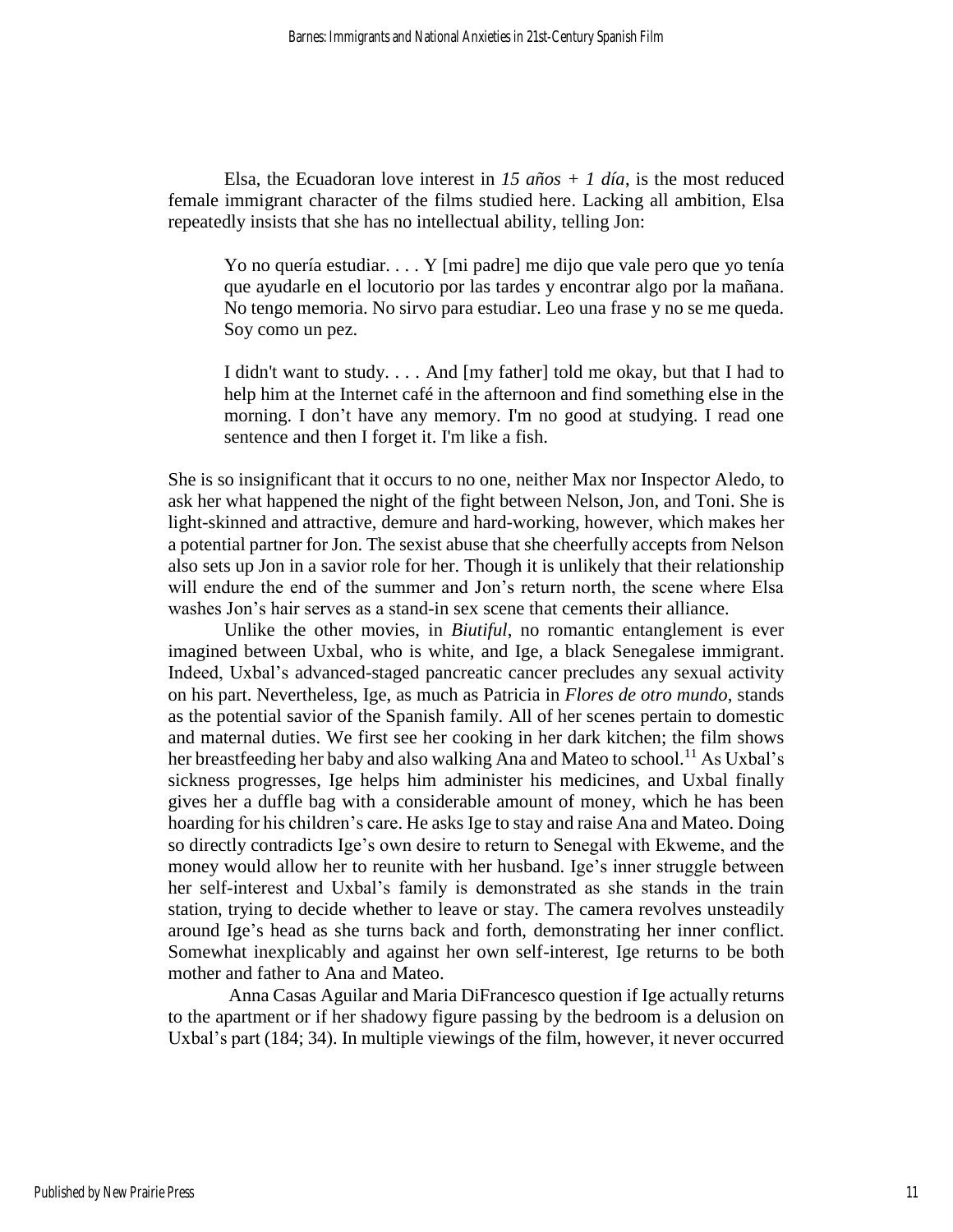to me that Ige's return is Uxbal's fantasy rather than the film's reality. Normally Uxbal's otherworldly sightings pertain to the recent dead, and we have no reason to believe that Ige has died. Perhaps critics question her return because it so clearly contradicts her own self-interest. Ige's incredibly altruistic decision to stay, however, establishes her as the moral center of the film. The immigrant woman's goodness, maternalism, and willingness to sacrifice her desires for others contrast with the selfish and morally-ambiguous decisions of the other characters, particularly Marambra.

Leila in *Retorno a Hansala* also occupies the moral center of the film, though in other ways she comes the closest to equaling Martín. She has attained her residency papers, as she insists to the abusive police agent who questions her about her brother's body, which has washed up onto the Spanish shore. Nevertheless, her status as a Muslim with a low-paying, working-class job renders her still religiously and economically subaltern to Martín. At the end of the film, Martín, having left his wife, picks Leila up upon her return from Morocco. He suggests a business partnership in which the two work together in a more economical and ethical manner to repatriate the remains of people who die while attempting to immigrate to Spain. Leila coquettishly responds "Me lo pensaré" 'I'll think about it,' suggesting that the decision lies in her hands; this film, therefore mostly strongly suggests a partnership of equals. Leila's moral center contrasts sharply with Carmen's infidelity and their daughter Alba's unconcerned consumerism, making her a more appropriate partner.

Diana Flesler demonstrates that the earlier 1990-2002 corpus of films value Latin Americans over North Africans as potential romantic and sexual partners.<sup>12</sup> In these earlier films, however, the rejected sexual partner is without exception male, while Dominican Patricia in *Flores de otro mundo* offers the first potential female love interest. Later films like *Retorno a Hansala* and *Un novio para Yasmina* allow the possibility of a North African love interest, as long as the immigrant in question is a light-skinned woman. True to Flesler's original point, however, the two African-Spanish romantic relationships imagined in these films are the most oblique and incipient of the group and never represented onscreen. Leila and Martín may become a couple in *Retorno a Hansala*; unconvincingly, Leila's traditional Muslim mother encourages this intercultural relationship. As Haley Rabanal notes, this film is based on a real-life story, in which Spaniard Martín Zamora converted to Islam in order to marry his wife (152). *Retorno a Hansala*, however, merely suggests a potential future romantic relationship. By the end of *Un novio para Yasmina* relations begin to thaw between Yasmina and Alfredo. Yasmina suggests that they could delay their divorce, and they sit side-byside in conversation. As with Martín and Leila, a possible romantic relationship between Yasmina and Alfredo is pushed into the future rather than shown on screen.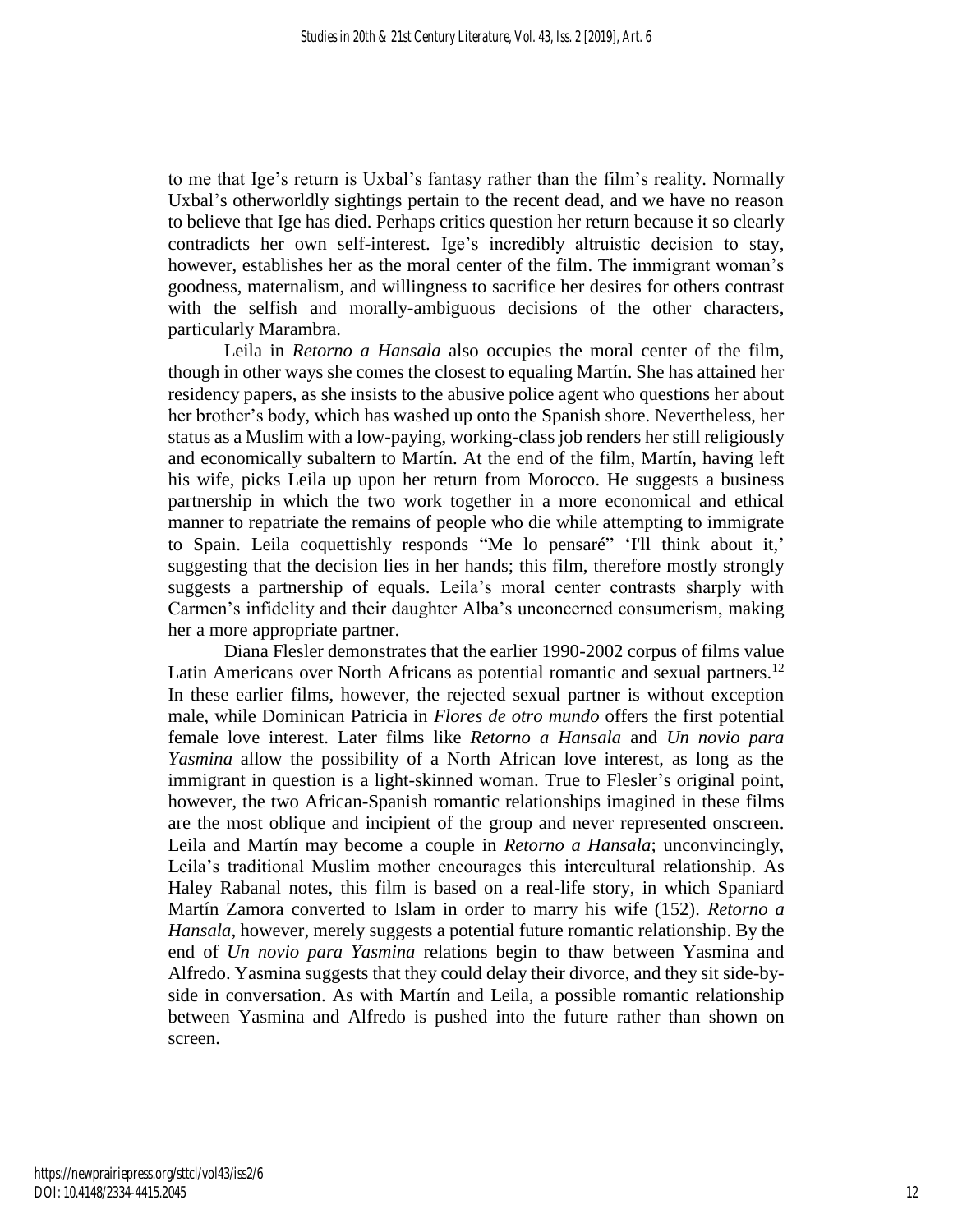#### Conclusion

From the films of Diana Flesler's study (1990-2002) to the films of my study (1998-2013), the anxieties informing films about immigrants to Spain have shifted. The cultural incompatability which precipitated the failure of intercultural romance has given way to a more overt racism based on color, not nationality or culture. For example, language—a cultural difference—no longer forms an obstacle to intercultural relationships, as it did in some earlier films. In the later films, even the North African immigrants speak Castilian Spanish. Therefore North African and Muslim immigrants no longer appear to be less-desirable than their Latin American and Christian counterparts, especially if they are women. Gender and color, more than civil status, religion, or language ability, inform which immigrants are suitable partners and which are not. Dark-skinned women, like Milady and Ige, are rejected as possible romantic partners, though Ige is still found suitable as a surrogate mother for Uxbal's children. Lighter-skinned ones like Yasmina, Patricia, Leila, and Elsa are all considered desirable.

In addition to racial unease, demographic worries coupled with anxieties about white Spanish women's apparent rejection of patriarchal family arrangements inform all of the films studied in this essay. Immigrant women are posited as potential replacements because of their willingness to propagate patriarchal relationships as well as, particularly in the case of Patricia in *Flores de otro mundo* and Ige in *Biutiful*, to repopulate and mother the nation. Their achievement of protagonist roles, however, is a double-edged sword, because while they emerge as positive characters, their desperation to provide for their families and to attain legal status coupled with their continued exoticism, suggests their willingness to acquiesce to traditional patriarchal roles and, in Patricia's case, the potential sexual pleasure she may provide. In order to accomplish this change in sexual partners from Spanish man/Spanish woman to Spanish man/immigrant woman, immigrant men must be removed, frequently by depicting them as dubious, unreliable, parasitic, and criminal characters. The underlying gender and racial tensions of these films demonstrates the extent to which anxieties about population and race underlie representations of immigrants even in cultural productions that propose to advocate for immigrant issues.

#### **Notes**

1. Flesler analyzes *Cartas de Alou* (*Letters from Alou*; Montxo Armendáriz 1990), *Bwana* (Imanol Uribe 1996), *Las aventuras de Saïd* ('The Adventures of Saïd'; Josep Lorman 1996), *Susana* (Antonio Chavarrías 1996), and *Tomándote* (*Tea for*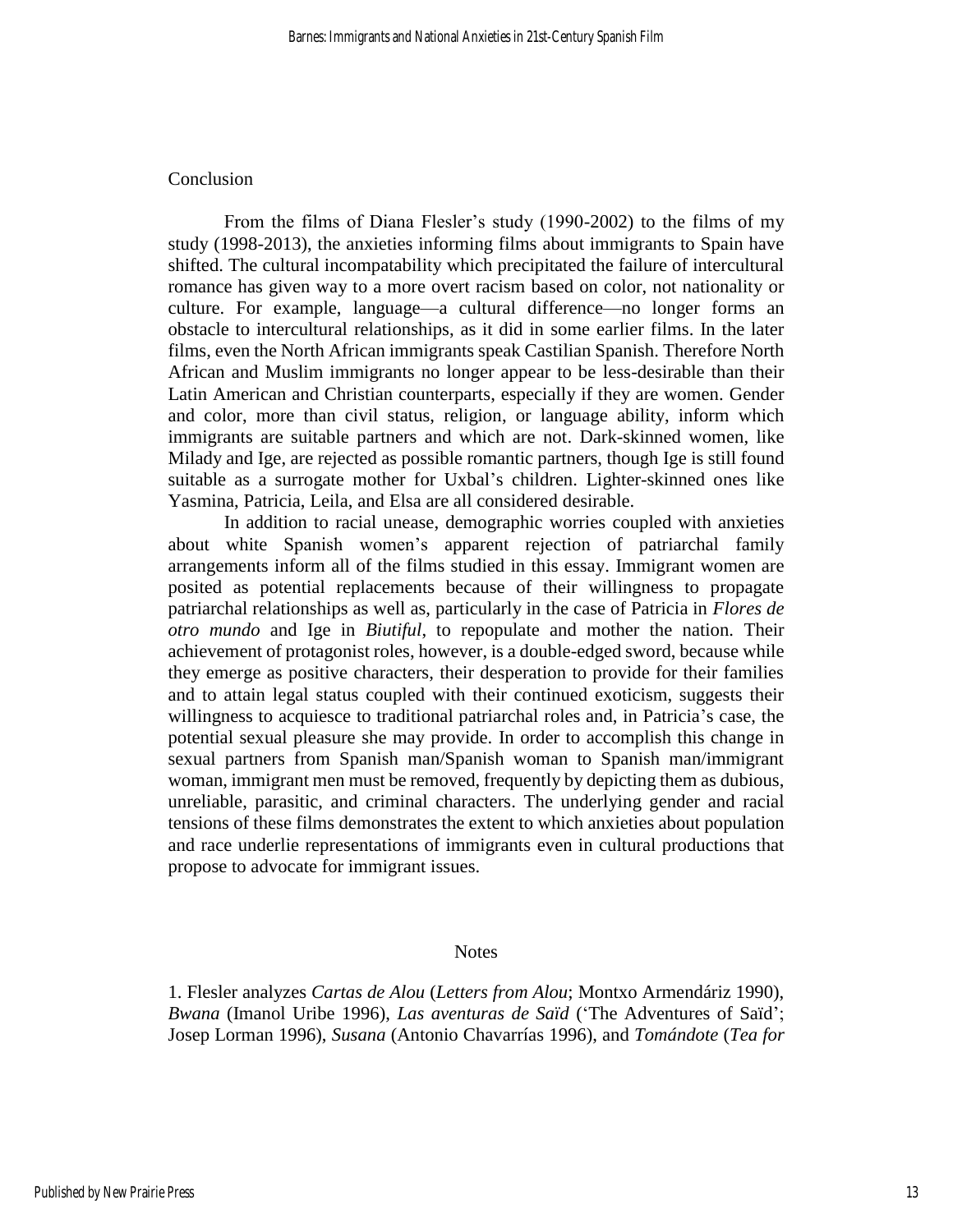*Two*; Isabel Gardela 2000), with references to *Flores de otro mundo* (*Flowers from Another World*; Icíar Bollaín 1999) and *Poniente* (*Sunset*; Chus Gutiérrez 2002)*.*

2. A number of other scholars have also noted that these earlier immigration films (dating from 1990) also portray male immigrants' experiences and their frequently unsuccessful romantic relationships with Spanish women. See Van Liew, Ballesteros, Rabanal, and Santaolalla.

3. The films included in this present study include, in chronological order, *Flores de otro mundo* (Icíar Bollaín 1999), *Retorno a Hansala* ('Return to Hansala'; Chus Gutiérrez 2008), *Un novio para Yasmina* ('A Fiancé for Yasmina'; Irene Cardona 2008), *Biutiful* (Alejandro González Iñárritu 2010) and *15 años + 1 día* (*Fifteen Years and a Day*; Gracia Querejeta 2013).

4. A curious pattern emerges when comparing the directors of Flesler's films with the directors of the films of this study. A majority of the earlier directors are male, while, noting the obvious exception of Iñárritu, all directors of the later films are women. The male directors more frequently depict Spanish men in the antagonist role, while their female counterparts invariably depict Spanish women in that role, though none to the extent of Iñárritu's Marambra.

5. See Arribas.

6. Van Liew further explains that "[t]his Basque resident has no intention of sacrificing her autonomy by moving to Santa Eulalia" (267).

7. All translations are my own.

8. The other male character in these films who is allowed to remain is Samuel, Ige and Ekweme's infant son in *Biutiful.* Much like Saïd, association with Spanish soccer facilitates Samuel's potential integration into Spain since the child is named after Samuel Eto'o Fils, a Cameroonian player on the Barcelona FC (DiFrancesco 32-33).

9. Thanks to Katie Doremus for first pointing out to me Patricia's pregnancy in the final scenes of *Flores*.

10. In contrast to Milady who dominates Carmelo by mounting him, when Patricia and Damián have sex, the viewer hears Damián say "Yo voy arriba, ¿vale?" 'I'm getting on top, okay?'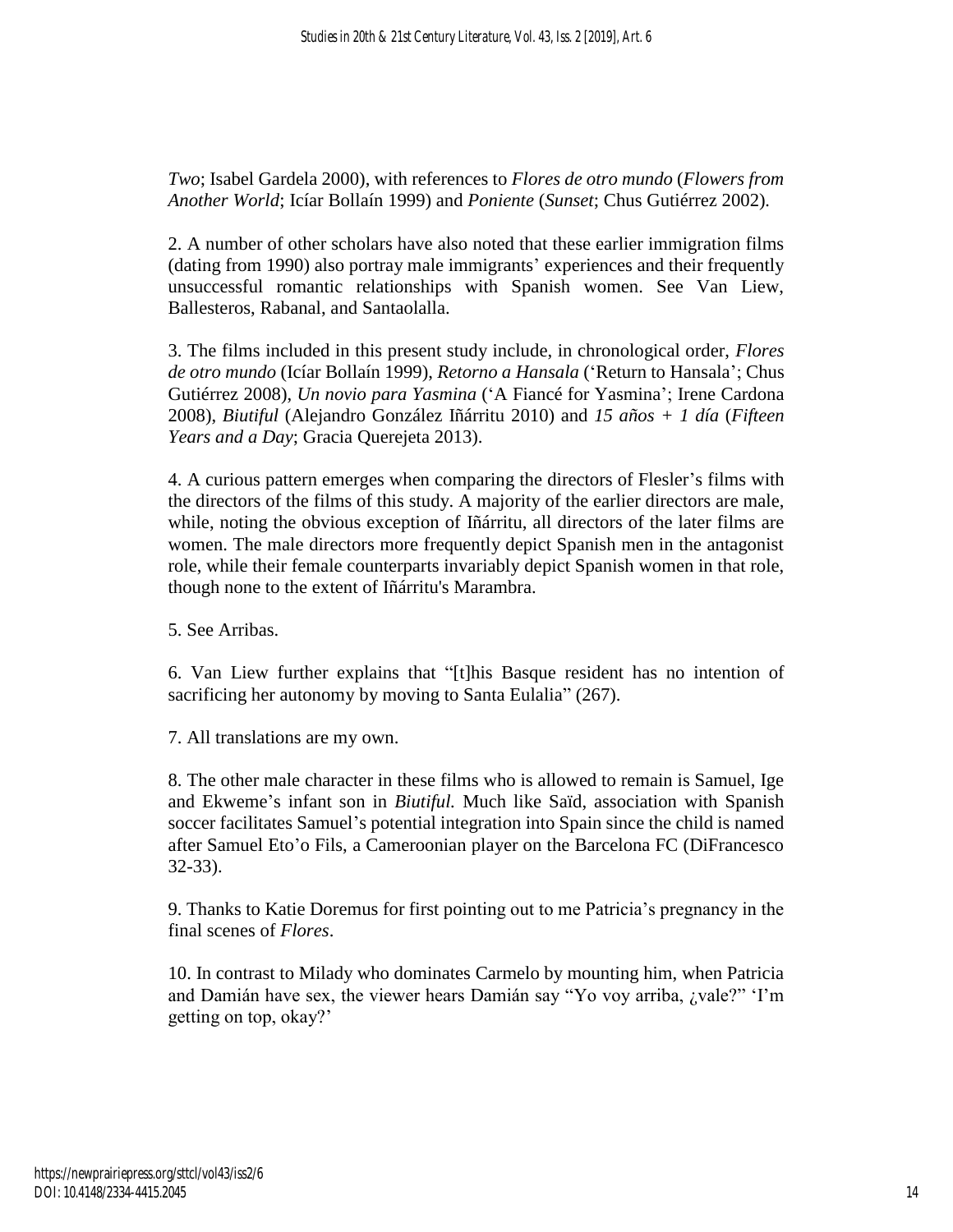11. Maria DiFrancesco points out that while Ige functions as a substitute mother, she continues to be marginalized within Uxbal's family. When she walks Ana and Mateo to school, Ige hangs back and walks on the other side of the road, and when the family celebrates Ana's birthday with cake, Ige brings and serves the cake, but does not take a seat at the table (33-34).

12. Flesler argues: "These impossible romance films about Africans and 'Moors' stand in contrast to other contemporary Spanish films that present, also through romance, the gradual but successful integration of some Latin American migrants to Spain" (113).

### Works Cited

- *15 años + 1 día*. Directed by Gracia Querejeta, Canal+ España[/Castafiore](https://www.imdb.com/company/co0231411?ref_=cons_tt_dt_co_2)  [Films](https://www.imdb.com/company/co0231411?ref_=cons_tt_dt_co_2)[/Ciudad de la Luz,](https://www.imdb.com/company/co0206421?ref_=cons_tt_dt_co_3) 2013.
- Arribas, Alicia. "*Flores de otro mundo* de Icíar Bollaín: El cuerpo de la mujer caribeña en la reinvención del cuerpo nacional español." *Caribe: Revista de Cultura y Literatura*, vol. 12, no. 1, 2010, pp. 55-70, *ProQuest*, [search.pro](https://search.proquest.com/docview/1525439744?accountid=8577) [quest.com/docview/1525439744?accountid=8577.](https://search.proquest.com/docview/1525439744?accountid=8577)
- Ballesteros, Isolina. "Foreign and Racial Masculinities in Contemporary Spanish Film." *Studies in Hispanic Cinemas*, vol. 3, no. 3, 2006, pp. 169-85, [dx.doi.](http://dx.doi.org/10.1386/shci.3.3.169/1) [org/10.1386/shci.3.3.169/1.](http://dx.doi.org/10.1386/shci.3.3.169/1)
- *Biutiful*. Directed by Alejandro González Iñárritu, Menageatroz/Mod Producciones /Focus Features/Televisión Española (TVE)/Televisió de Catalunya (TV3)/Ikiru Films, and Cha Cha Chá Films, 2010.
- Casas Aguilar, Anna. "Espectros de la paternidad y disolución de fronteras en *Biutiful* de Alejandro González Iñárritu." *Journal of Spanish Cultural Studies*, vol. 16, no. 2, 2015, pp. 179-91, [dx.doi-org/10.1080/14636204.](https://doi-org.ucheck.berry.edu/10.1080/14636204.2015.1089651) [2015.1089651.](https://doi-org.ucheck.berry.edu/10.1080/14636204.2015.1089651)
- Cruz Villalón, Josefina. "Política de estado para rejuvenecer la población." *El País*, 18 July 2013, [www.elpais.es.](http://www.elpais.es/) Accessed 20 Dec 2018.
- DiFrancesco, Maria. "Facing the Spector of Immigration in *Biutiful*." *Symposium*, vol. 69, no. 1, 2015, pp. 25-37, [dx.doi.org/10.1080/00397709.2015.1](http://dx.doi.org/10.1080/00397709.2015.1004273) [004273.](http://dx.doi.org/10.1080/00397709.2015.1004273)

Doremus, Katie. Personal correspondence, May 2017.

"España en cifras: 1999." *Instituto Nacional de Estadísticas*, 1999, [www.ine.es.](https://www.ine.es/)

"España en cifras: 2018." *Instituto Nacional de Estadísticas*, 2018, [www.ine.es.](https://www.ine.es/)